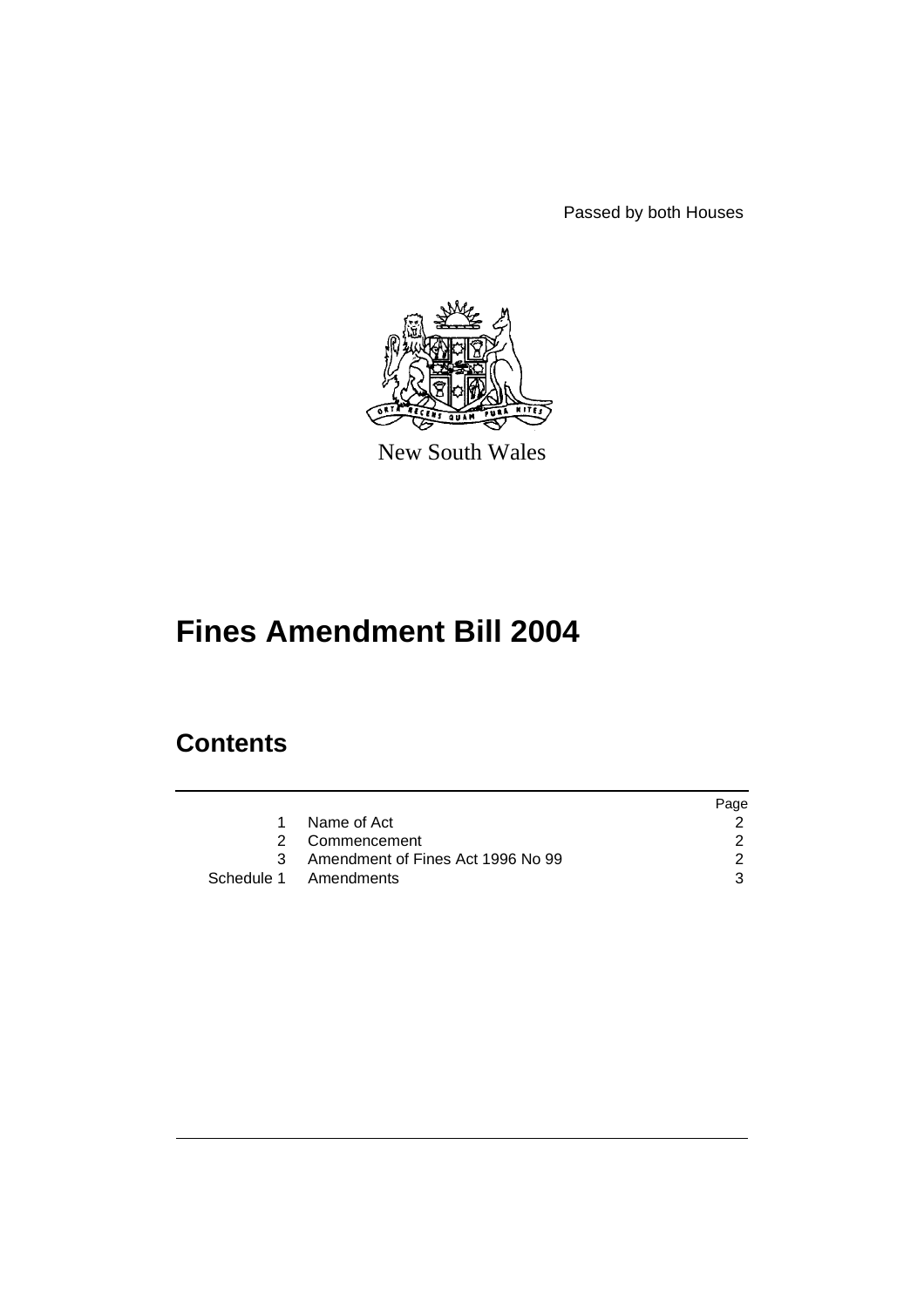*I certify that this PUBLIC BILL, which originated in the LEGISLATIVE ASSEMBLY, has finally passed the LEGISLATIVE COUNCIL and the LEGISLATIVE ASSEMBLY of NEW SOUTH WALES.*

> *Clerk of the Legislative Assembly. Legislative Assembly, Sydney, , 2004*



New South Wales

# **Fines Amendment Bill 2004**

Act No , 2004

An Act to amend the *Fines Act 1996* with respect to the enforcement of penalty notices, fine enforcement order procedures and the review, withdrawal and annulment of fine enforcement orders and fine enforcement action; and for other purposes.

*I have examined this Bill, and find it to correspond in all respects with the Bill as finally passed by both Houses.*

*Chairman of Committees of the Legislative Assembly.*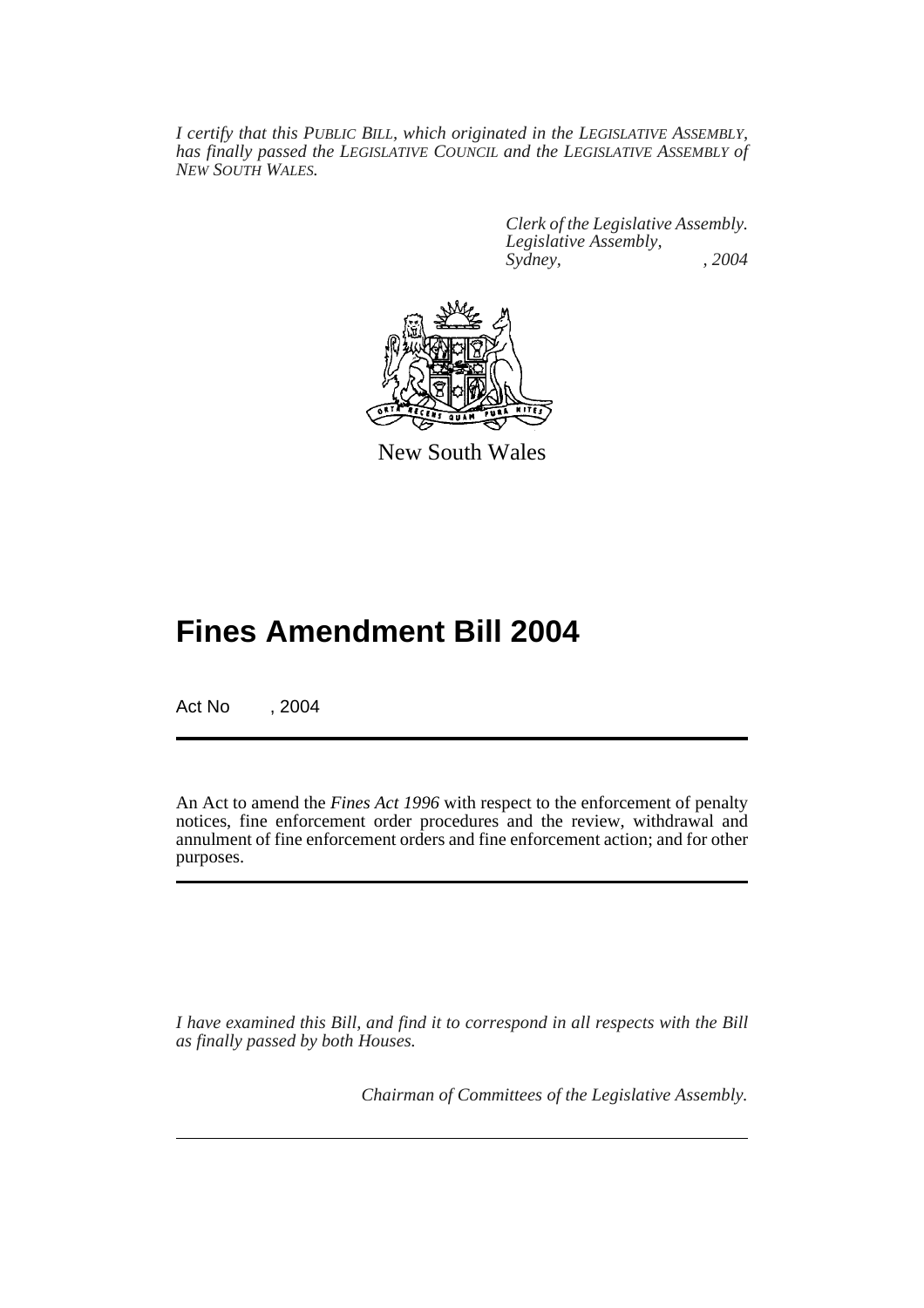Clause 1 Fines Amendment Bill 2004

# **The Legislature of New South Wales enacts:**

## **1 Name of Act**

This Act is the *Fines Amendment Act 2004*.

## **2 Commencement**

This Act commences on a day or days to be appointed by proclamation.

## **3 Amendment of Fines Act 1996 No 99**

The *Fines Act 1996* is amended as set out in Schedule 1.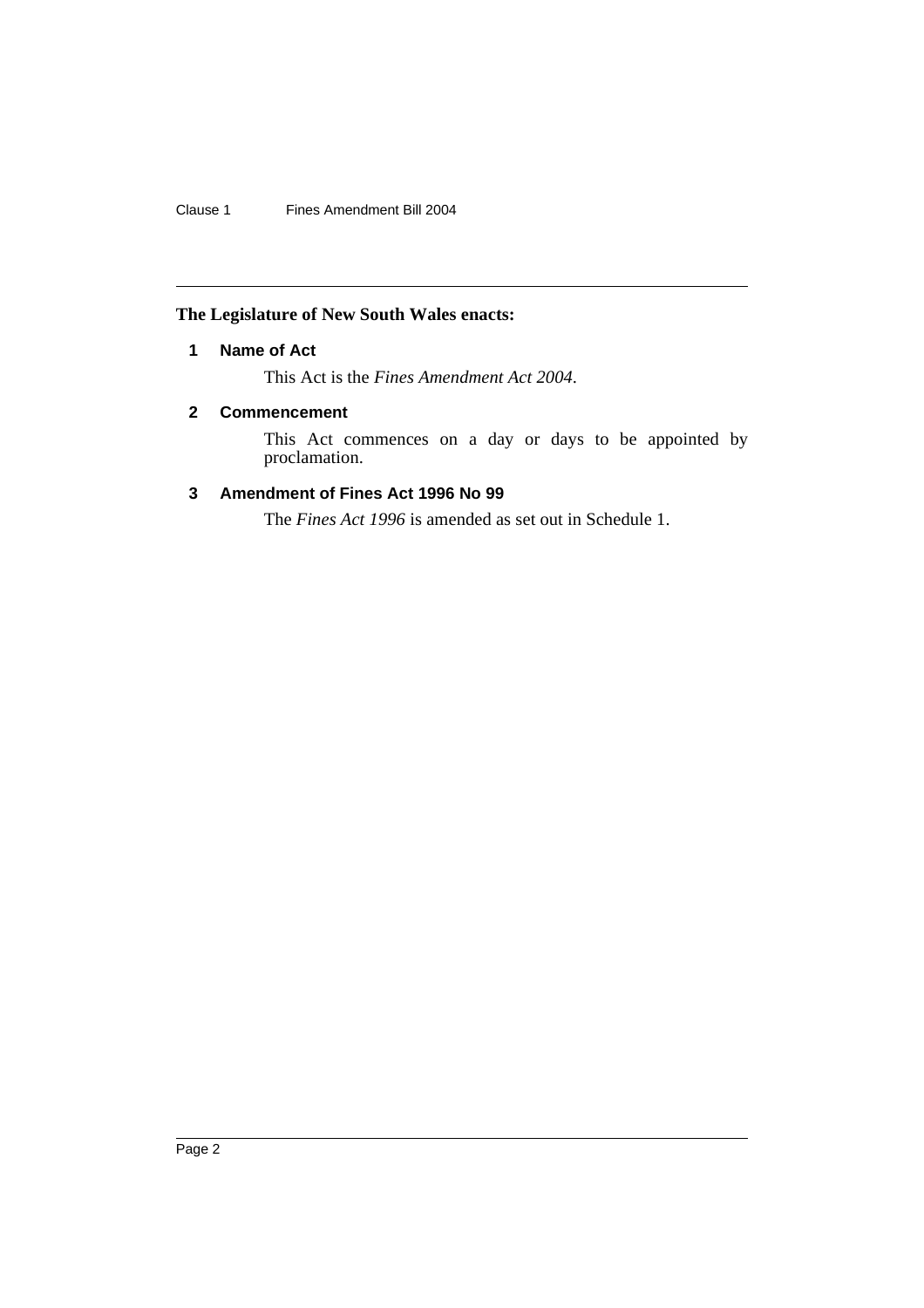Amendments **Amendments** Schedule 1

(Section 3)

# **Schedule 1 Amendments**

## **[1] Section 3 Definitions**

Insert in alphabetical order in section 3 (1):

*Hardship Review Board* means the Hardship Review Board constituted under section 101A.

## **[2] Section 13 Referral for a court fine enforcement order**

Insert at the end of section 13:

- (2) A matter may be referred to the State Debt Recovery Office for the making of a court fine enforcement order:
	- (a) by post, or
	- (b) by means of a document exchange, or
	- (c) by facsimile transmission or other electronic transmission.

## **[3] Section 14 When an order may be made**

Insert after section 14 (3):

(4) The State Debt Recovery Office may, but is not required to, make a court fine enforcement order if a fine to which it is to apply has previously been the subject of a court fine enforcement order in respect of which any enforcement action has been taken.

## **[4] Section 15 Form of court enforcement order**

Omit section 15 (1). Insert instead:

- (1) A court fine enforcement order must specify the following matters:
	- (a) the fine defaulter's name, address and date of birth (if known),
	- (b) a description of the offence in respect of which each fine to which the order applies was imposed,
	- (c) the date on which the fine was imposed,
	- (d) the amount required to be paid, being the amount of the fine that remains to be paid, together with specified enforcement costs.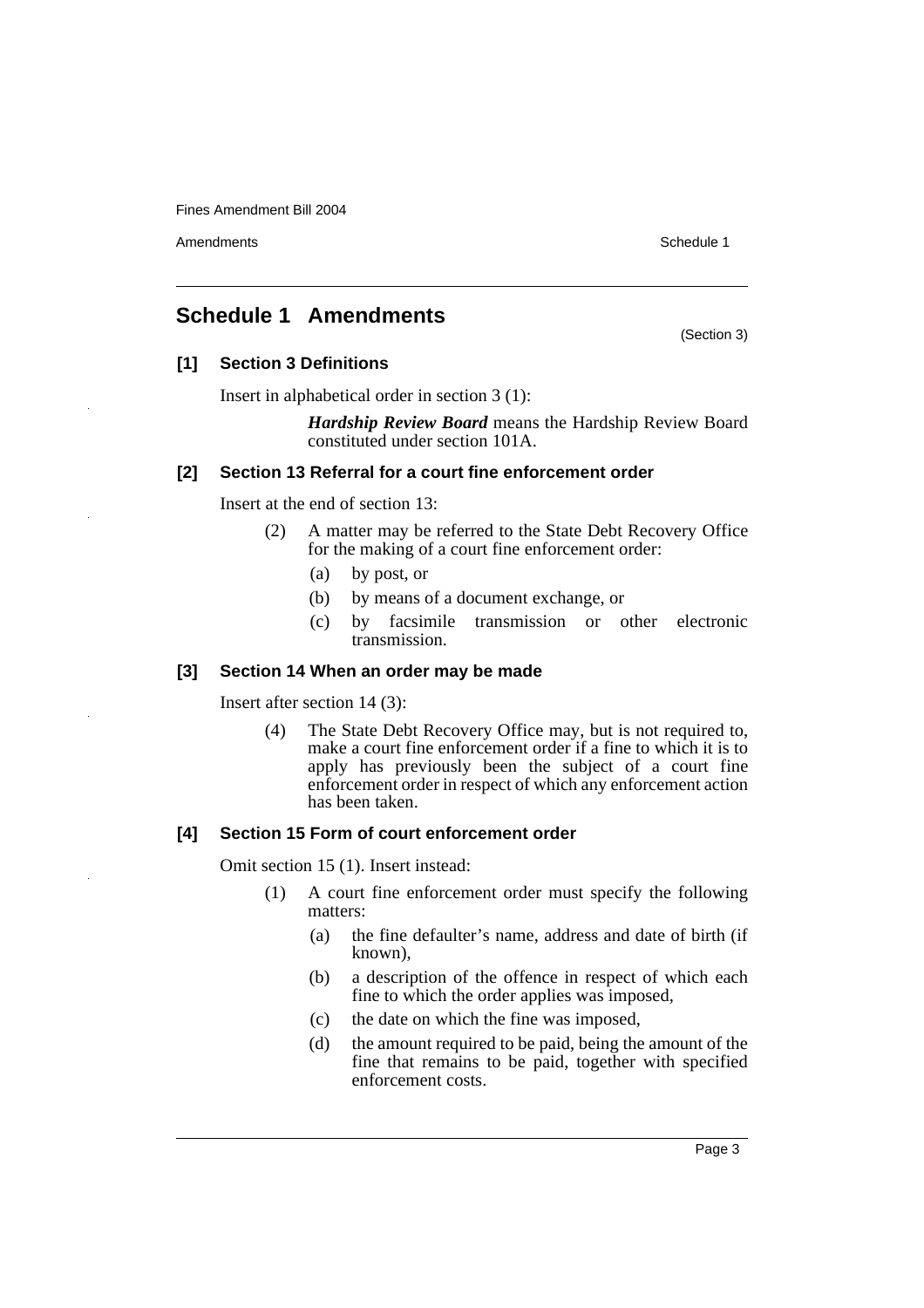Schedule 1 Amendments

## **[5] Section 17 Withdrawal of order**

Omit section 17 (1). Insert instead:

- (1) The State Debt Recovery Office may, on application or its own initiative, withdraw a court fine enforcement order if satisfied that:
	- (a) a fine to which it applies has previously been the subject of a court fine enforcement order in respect of which any enforcement action has been taken, or
	- (b) the person named in the court fine enforcement order is not the same person as the person in respect of whom a fine to which it applies was imposed, or
	- (c) the order was otherwise made in error.

#### **[6] Section 18 Regulations relating to orders**

Omit the section.

## **[7] Section 37A**

Insert after section 37:

## **37A Extension of time limit for taking proceedings if person has elected to have penalty notice matter dealt with by court**

- (1) This section applies to proceedings for a summary offence that has an applicable limitation period (apart from this section) of less than 12 months if:
	- (a) a penalty notice in relation to the offence has been issued to a person within that applicable limitation period, and
	- (b) the person has duly elected, in accordance with this Part, to have the matter dealt with by a court.
- (2) Proceedings relating to that offence may, despite the applicable limitation period, be commenced not later than 12 months from when the offence was alleged to have been committed.

**Note.** An election to have a penalty notice matter dealt with by a court must be made in accordance with section 36.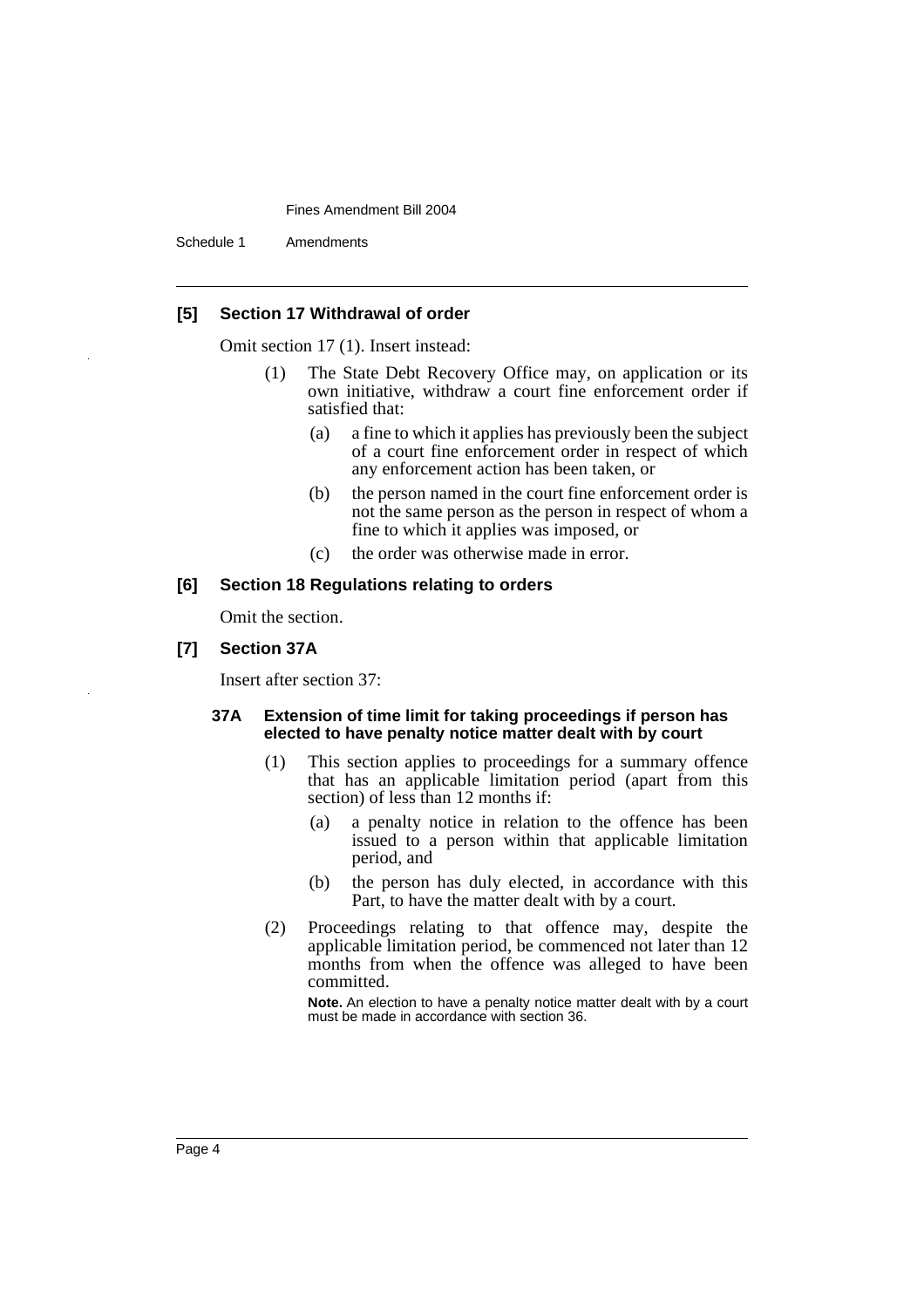Amendments **Amendments** Schedule 1

(3) Subsection (2) does not affect the operation of section 179 of the *Criminal Procedure Act 1986* in relation to the commencement in any other circumstances of proceedings for an offence.

## **[8] Section 38 Circumstances in which person issued with penalty reminder notice for vehicle or vessel offence is not liable to pay penalty**

Omit "radar or camera (or any other device prescribed by the regulations)" from paragraph (b) of the definition of *vehicle or vessel offence* in section 38 (4).

Insert instead "an approved camera detection device or an approved speed measuring device within the meaning of the *Road Transport (Safety and Traffic Management) Act 1999*".

## **[9] Section 38 (4), definition of "vehicle or vessel offence"**

Omit paragraph (c) of the definition. Insert instead:

- (c) an offence under section 23 of the *Centennial Park and Moore Park Trust Act 1983*,
- (d) an offence under section 161 of the *Crown Lands Act 1989*,
- (e) an offence under section 38C of the *Forestry Act 1916*,
- (f) an offence under section 32A of the *Impounding Act 1993*,
- (g) an offence under section 651 of the *Local Government Act 1993*,
- (h) an offence under section 30C of the *Maritime Services Act 1935*,
- (i) an offence under section 159 of the *National Parks and Wildlife Act 1974*,
- (j) an offence under section 29 of the *Parramatta Park Trust Act 2001*,
- (k) an offence under section 43 of the *Road Transport (General) Act 1999*,
- (l) an offence under section 244 of the *Roads Act 1993*,
- (m) an offence under section 22A of the *Royal Botanic Gardens and Domain Trust Act 1980*,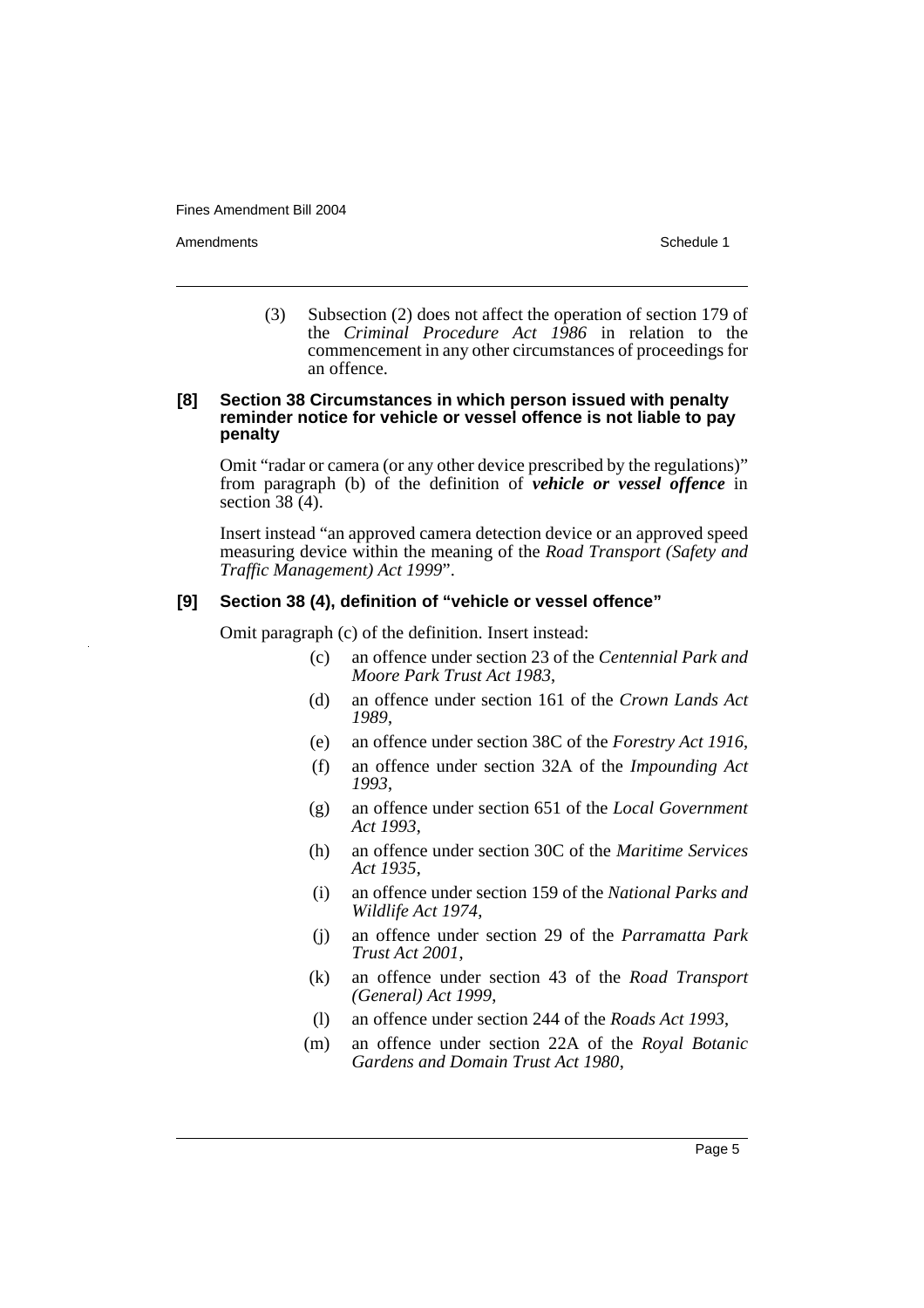Schedule 1 Amendments

- (n) an offence under section 20A of the *State Sports Centre Trust Act 1984*,
- (o) an offence under section 78 of the *Sydney Olympic Park Authority Act 2001*,
- (p) an offence under section 116 of the *Transport Administration Act 1988*,
- (q) an offence relating to a vehicle or vessel that is of a kind prescribed by the regulations.

## **[10] Section 42 When a penalty notice enforcement order may be made**

Omit section 42 (1) (f). Insert instead:

(f) a court attendance notice in relation to the offence has not been issued, and

## **[11] Section 42 (1) (g)**

Omit the paragraph.

### **[12] Section 42 (1A)**

Insert after section 42 (1):

- (1A) A penalty notice enforcement order may not be made later than:
	- (a) if the applicable limitation period in relation to the offence is less than 12 months—12 months from when the offence was committed or is alleged to have been committed, or
	- (b) if the applicable limitation period in relation to the offence is 12 months or greater—the expiry of that limitation period.

## **[13] Section 42 (2) and (2A)**

Omit section 42 (2). Insert instead:

- (2) An application for a penalty notice enforcement order must certify:
	- (a) that the matters specified in subsection (1) (other than subsection  $(1)$   $(d)$  are satisfied, and
	- (b) that the amount payable under the penalty notice has not been paid, and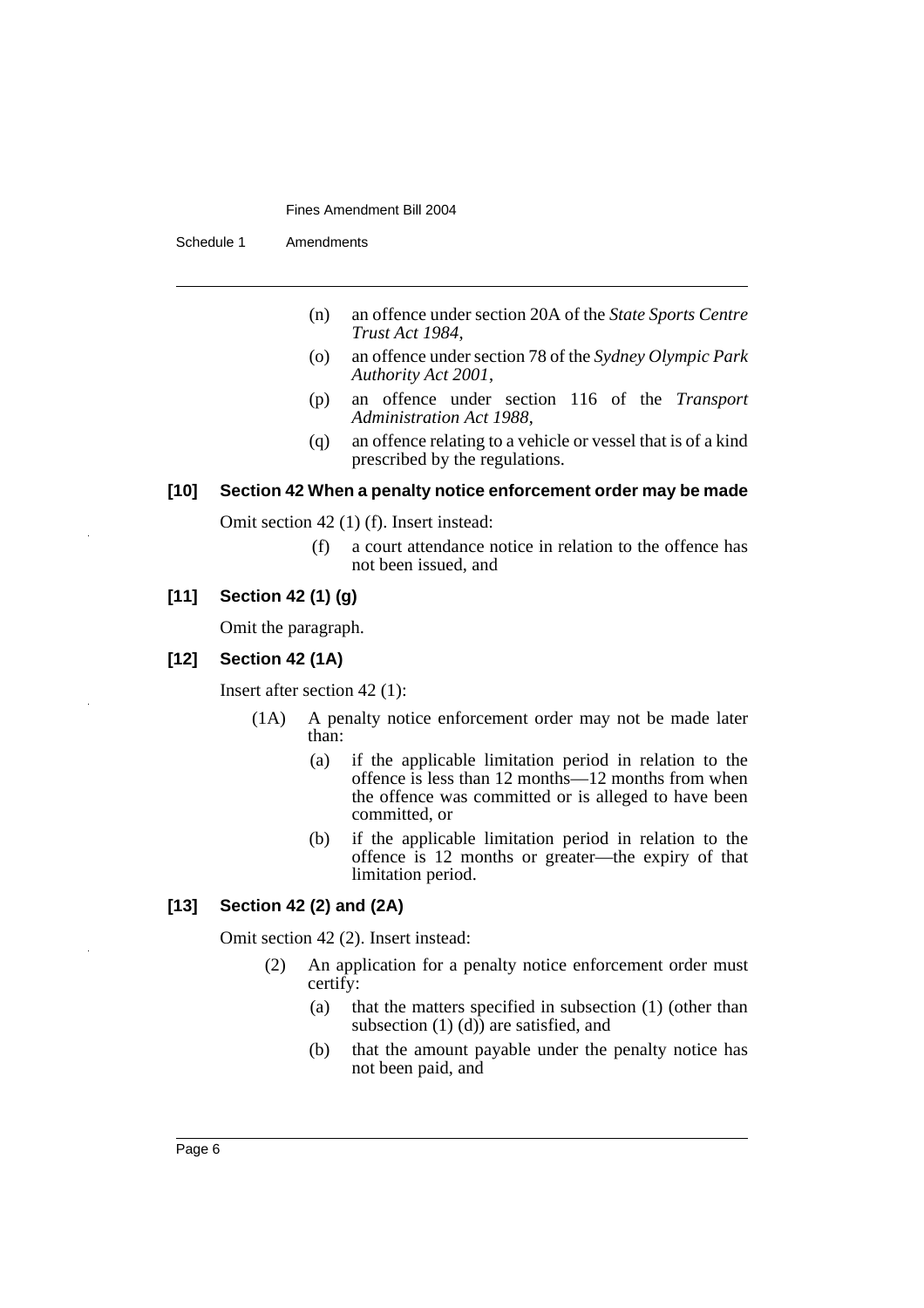Amendments **Amendments** Schedule 1

- (c) that the period for making the order (as referred to in subsection  $(1A)$  has not expired.
- (2A) The State Debt Recovery Office may rely on the certificate for the purpose of making the order.

#### **[14] Section 43 Form of penalty notice enforcement order**

Omit section 43 (1). Insert instead:

- (1) A penalty notice enforcement order must specify the following matters:
	- (a) the fine defaulter's name, address and date of birth (if known),
	- (b) a description of the offence in respect of which each fine to which the order applies was imposed,
	- (c) the date on which the fine was imposed,
	- (d) the amount required to be paid, being the amount that remains to be paid under the penalty notice, together with specified enforcement costs.

## **[15] Section 46 Withdrawal of order**

Omit section 46 (1). Insert instead:

- (1) The State Debt Recovery Office may, on application or its own initiative, withdraw a penalty notice enforcement order if satisfied that:
	- (a) a fine to which it applies has previously been the subject of a penalty notice enforcement order in respect of which any enforcement action has been taken, or
	- (b) the person named in the penalty notice enforcement order is not the same person as the person in respect of whom a fine to which the order applies was imposed, or
	- (c) the order relates to the owner of a vehicle or vessel, being a vehicle or vessel involved in an offence the subject of the fine at a time when the owner was not the owner of the vehicle or vessel concerned, or
	- (d) the order was otherwise made in error.

#### **[16] Section 47 Regulations relating to orders**

Omit section 47 (a) and (b).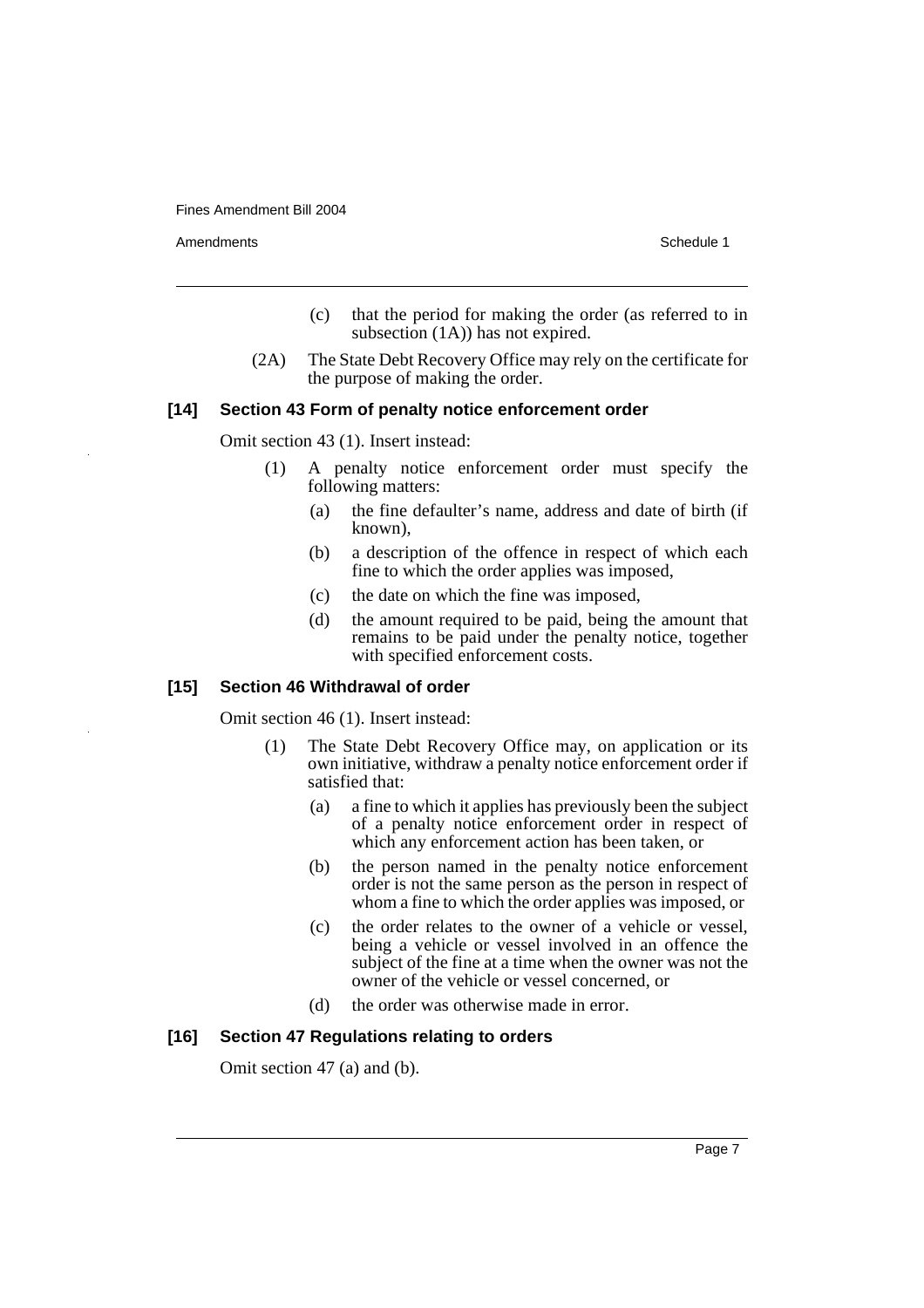Schedule 1 Amendments

## **[17] Section 48 Applications for annulment of orders**

Omit section 48 (2) and (4).

## **[18] Section 49 Determination of applications by State Debt Recovery Office**

Omit section 49 (1).

## **[19] Section 49 (2)**

Omit "made by a person other than the Minister".

## **[20] Section 49 (2) (b1)**

Insert after section 49 (2) (b):

(b1) a question or doubt has arisen as to the person's liability for the penalty or other amount concerned, or

## **[21] Section 49 (7)**

Insert after section 49 (6):

(7) The State Debt Recovery Office may, but is not required to, refund any application fee for an application for an annulment that is successful.

## **[22] Section 49A**

Insert after section 49:

## **49A Review of penalty notice where doubt as to liability**

- (1) Before the State Debt Recovery Office annuls a penalty notice enforcement order made against a person on the ground that a question or doubt has arisen as to the person's liability for the penalty or other amount concerned, it must refer the matter to the appropriate officer who applied for the order or the person or body on behalf of whom the penalty notice was issued (the *prosecuting authority*).
- (2) The prosecuting authority must review the matter to determine whether a penalty notice to which the penalty notice enforcement order applies should be withdrawn.
- (3) A review is to be dealt with in the absence of the parties, unless the prosecuting authority otherwise determines.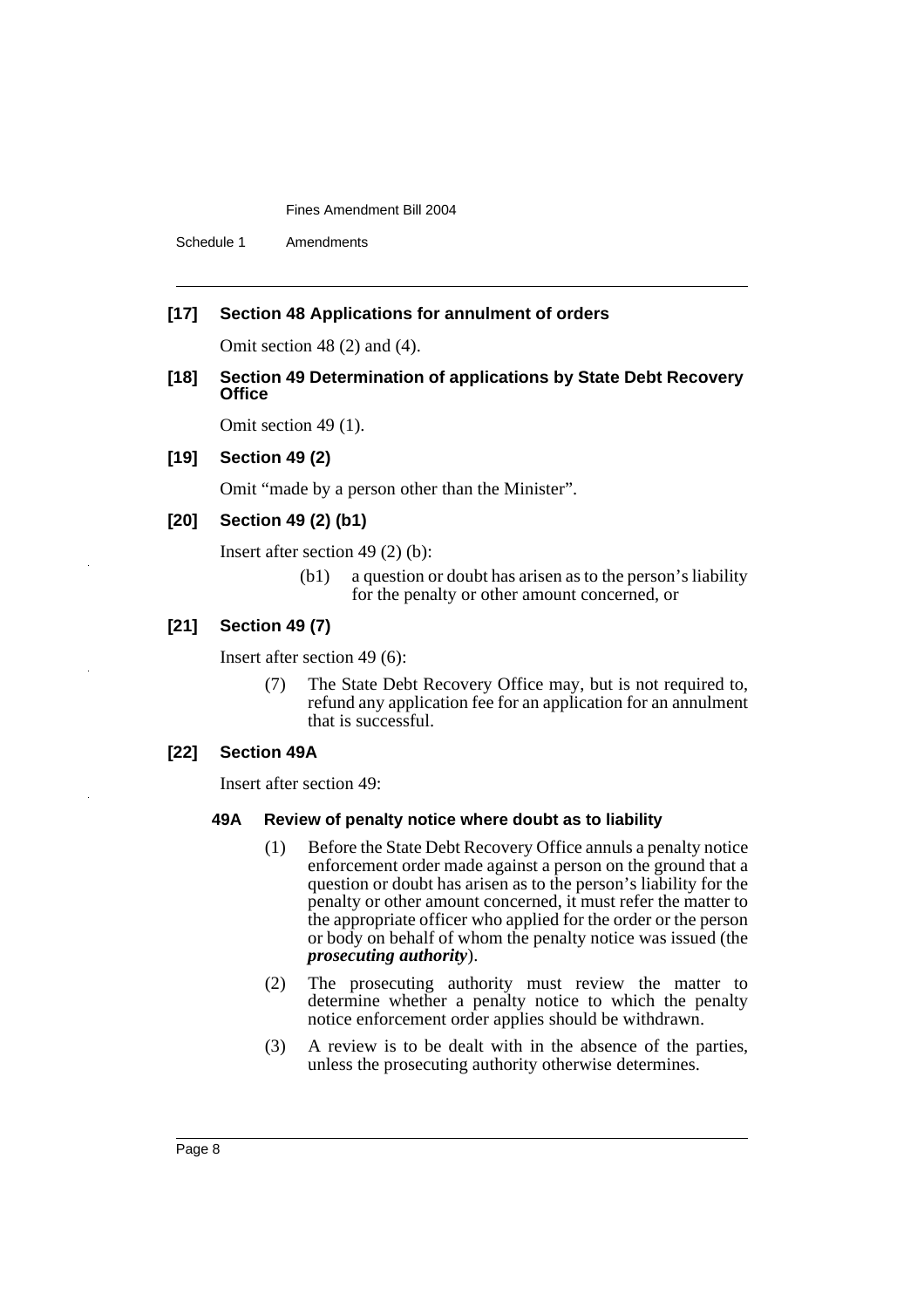Amendments **Amendments** Schedule 1

- (4) The prosecuting authority must notify the applicant for the annulment and the State Debt Recovery Office of its determination on the review of the penalty notice.
- (5) If the prosecuting authority determines that a penalty notice should be withdrawn (in whole or in part), the State Debt Recovery Office must withdraw the penalty notice enforcement order (in whole or in part) under section 46.
- (6) The State Debt Recovery Office must, if a penalty notice is not withdrawn on review or there is no decision on a review within 42 days after referral for review, grant the application for annulment and annul the penalty notice enforcement order under section 49.

## **[23] Section 50 Appeal against refusal of application by State Debt Recovery Office**

Insert ", not later than 28 days after notice is given of the refusal," after "may" in section  $50$  (1).

### **[24] Section 50 (5)**

Omit "limiting the time for making applications and".

## **[25] Section 51 Proceedings for alleged offence if fine enforcement order annulled**

Omit "an information" from section 51 (4) (a).

Insert instead "a court attendance notice".

#### **[26] Section 51 (4)**

Omit "The person who made the application for the order, or an appropriate officer nominated by that person, is taken to be the informant.".

Insert instead "The appropriate officer for the penalty notice is taken to be the prosecutor for the offence.".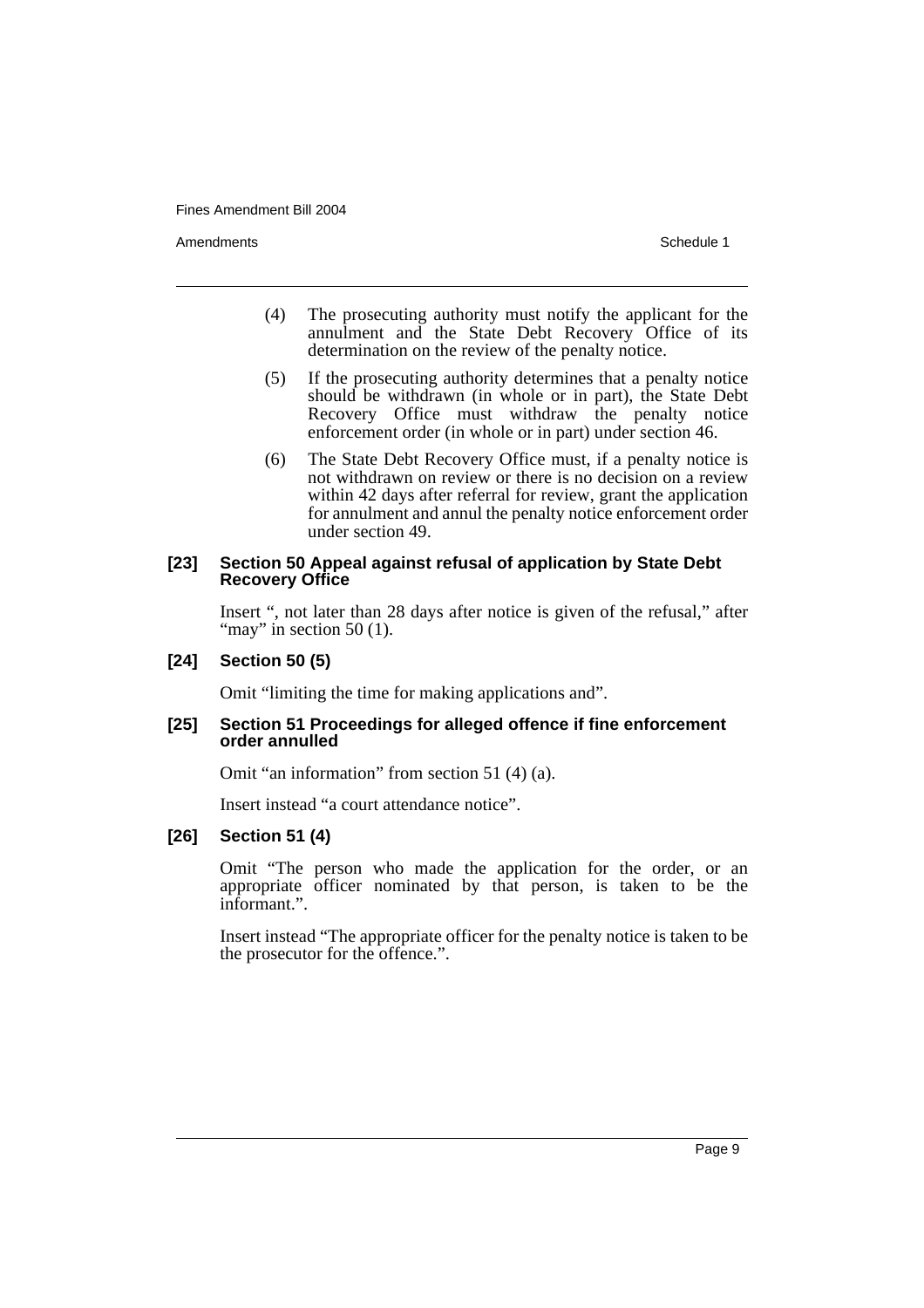Schedule 1 Amendments

## **[27] Section 58 Summary of enforcement procedure**

Insert after section 58 (1) (f):

#### (g) **Fine mitigation**

A fine defaulter may seek further time to pay and the State Debt Recovery Office may write off unpaid fines. Applications for review may be made to the Hardship Review Board (see Division 8).

## **[28] Section 60 What notice must say**

Insert at the end of section 60 (1) (d):

, and

(e) review options are available relating to the fine enforcement order, including withdrawal, annulment, time to pay and the writing off of fines.

## **[29] Section 61 Service of notice**

Insert at the end of section 61 $(3)(c)$ :

, or

(d) the address provided for the person under section 117, if the State Debt Recovery Office is satisfied that it is the most recent address available for the person.

#### **[30] Section 65 When enforcement action taken under this Division**

Omit section 65 (3) (b). Insert instead:

(b) the offence is not a traffic offence.

## **[31] Section 65 (4A) and (4B)**

Insert after section 65 (4):

- (4A) If the Roads and Traffic Authority has taken fine enforcement action against a fine defaulter who is granted a first extension of time under this Act for payment of the fine, and the fine defaulter pays 6 instalments in accordance with the extension of time:
	- (a) the State Debt Recovery Office must direct the Roads and Traffic Authority to cease the enforcement action, and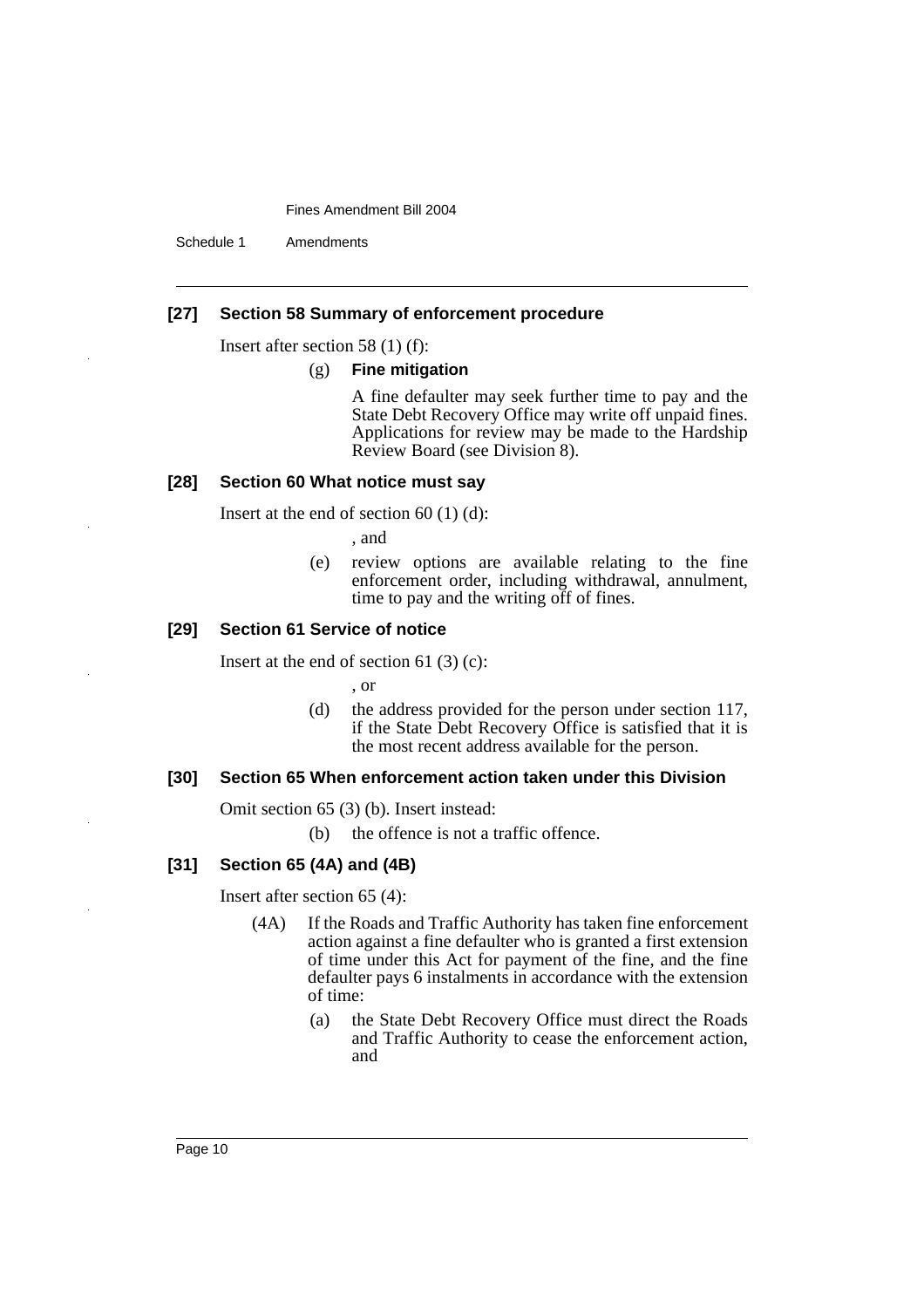Amendments **Amendments** Schedule 1

- (b) the Roads and Traffic Authority is to cease the enforcement action.
- (4B) The State Debt Recovery Office may direct the Roads and Traffic Authority to recommence enforcement action in respect of a fine defaulter referred to in subsection (4A) if the fine defaulter fails to pay any further instalment in accordance with the extension of time to pay.

## **[32] Section 65 (6)**

Insert at the end of section 65:

(6) In this section:

#### *traffic offence* means:

- (a) an offence arising under a provision of the following Acts in respect of the use, standing or parking of a motor vehicle:
	- (i) the road transport legislation within the meaning of the *Road Transport (General) Act 1999*,
	- (ii) the *Roads Act 1993*,
	- (iii) the *Motor Vehicles (Third Party Insurance) Act 1942*,
	- (iv) the *Recreation Vehicles Act 1983*, or
- (b) an offence arising under a provision of any other law in respect of the standing or parking of a motor vehicle.

## **[33] Section 68 Suspension of dealings with Roads and Traffic Authority**

Omit section 68 (2) (f). Insert instead:

- (f) the issue of an unregistered vehicle permit to the fine defaulter,
- (g) the registration of a motor vehicle in the name of the fine defaulter, or the renewal of registration of a motor vehicle in the name of the fine defaulter, under the *Recreation Vehicles Act 1983*,
- (h) the issue of trader's plates to the fine defaulter,
- (i) the processing of a number plate exchange for the fine defaulter,
- (j) the reservation of a particular number plate for the fine defaulter,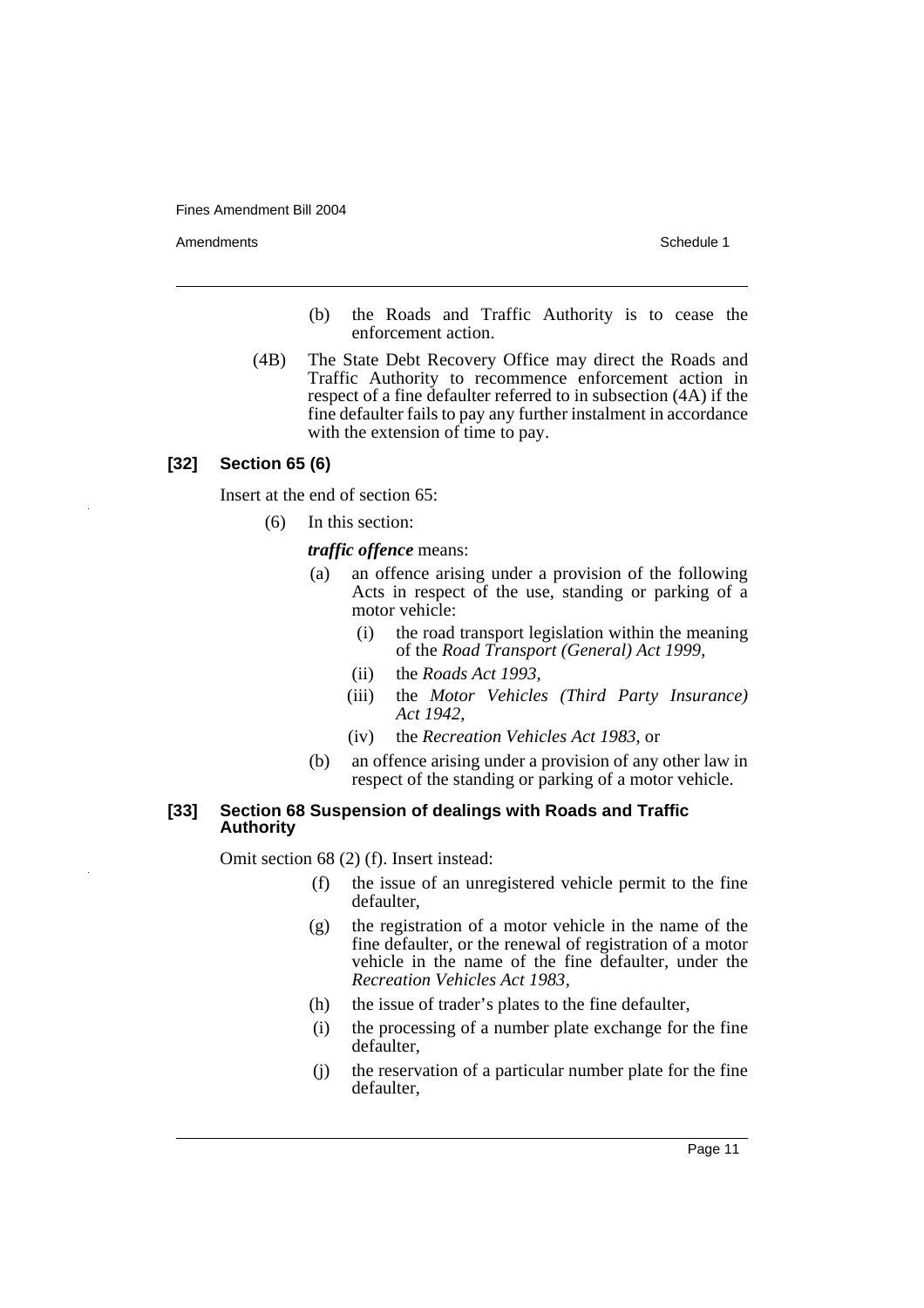Schedule 1 Amendments

- (k) the ordering of a particular number plate, or a particular design of number plate, for the fine defaulter,
- (l) the testing of the fine defaulter to ascertain the fine defaulter's eligibility for a driver's licence,
- (m) the booking of a driving test for the fine defaulter,
- (n) the exercise of any other function of the Authority requested by the fine defaulter, being a function of a kind prescribed by the regulations for the purposes of this section.

## **[34] Section 79 Making of community service order against fine defaulter**

Insert "(other than sections 92 and 93)" after "Part 7" in section 79 (6) (a).

## **[35] Section 79 (6) (b)**

Insert "and any regulations made for the purposes of that Part" after "*1999*".

## **[36] Section 79 (8)**

Insert after section 79 (7):

(8) A community service order is to be in the form prescribed by the regulations.

## **[37] Sections 80 and 80A**

Omit section 80. Insert instead:

#### **80 Service and notice of order**

- (1) As soon as practicable after making a community service order under this Division, the State Debt Recovery Office must cause a copy of the order and written notice of the order to be served on the fine defaulter.
- (2) The notice must be in the form prescribed by the regulations and must include the following information:
	- (a) the place at which, or person to whom, the fine defaulter must present himself or herself, in person, for the purpose of enabling the administration of the order to be commenced,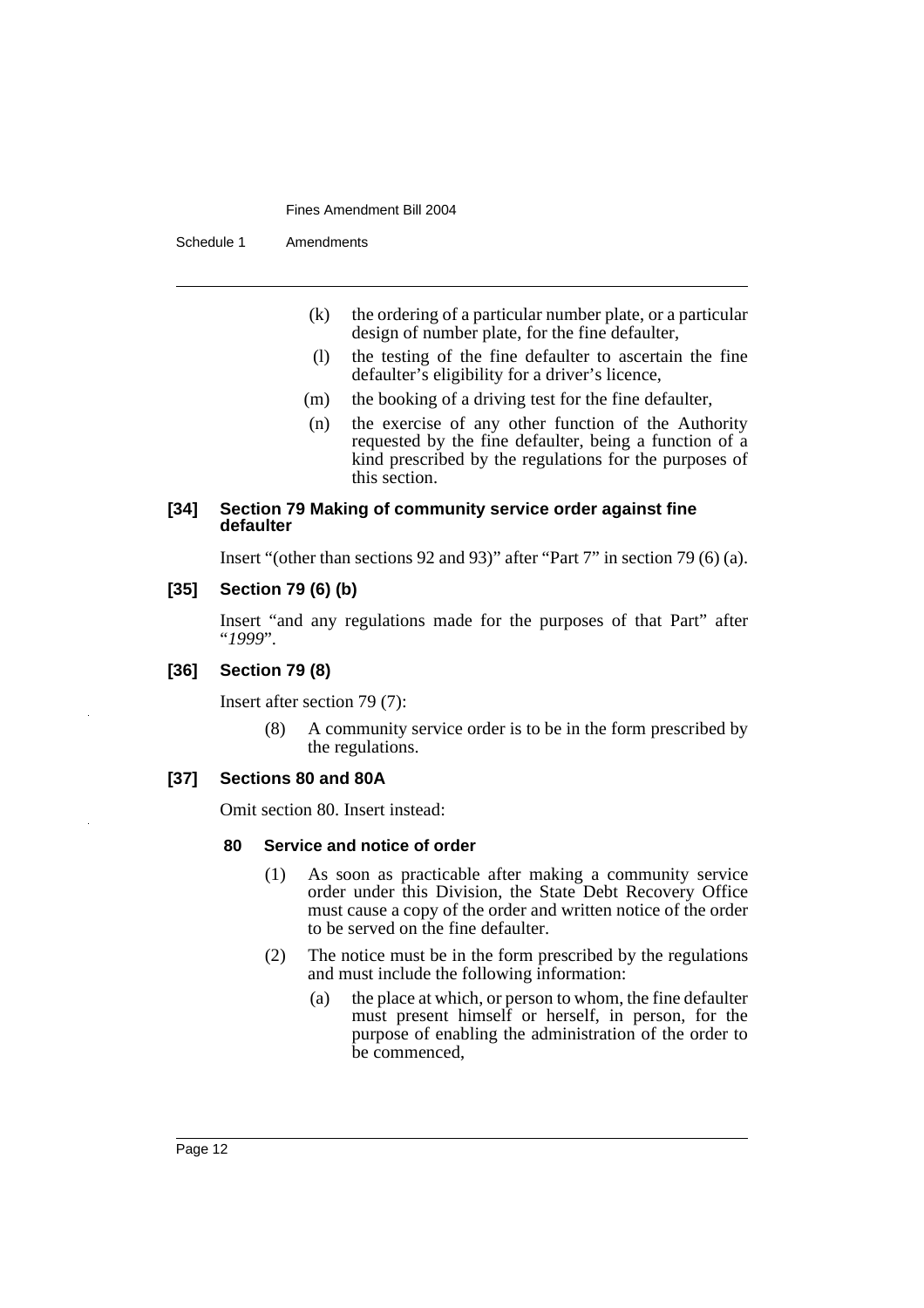Amendments **Amendments** Schedule 1

- (b) the period within which the fine defaulter must present himself or herself.
- (3) Three copies of the notice must be served on the fine defaulter.
- (4) The fine defaulter must sign 3 copies of the notice in the presence of the person by whom it was served. Of the copies:
	- (a) one is to be kept by the fine defaulter, and
	- (b) one is to be served by the person who served the notice on the fine defaulter on the Commissioner of Corrective Services or the Director-General of the Department of Juvenile Justice, whichever is appropriate, and is to be kept by the Commissioner or Director-General, as appropriate, and
	- (c) one is to be served by that person on, and kept by, the State Debt Recovery Office.
- (5) A community service order is not invalidated by a failure to comply with this section or section 80A.

#### **80A Provisions relating to service of orders and notice**

- (1) The community service order and notice may be served on the fine defaulter only in accordance with the directions of the State Debt Recovery Office.
- (2) The order and 3 copies of the notice are to be served personally on the fine defaulter by the Sheriff or the Sheriff's officers or by a court bailiff authorised by the Sheriff.
- (3) The person who serves a community service order under this Division is required to explain the order to the fine defaulter on whom it is served.
- (4) The explanation is to be given in a language likely to be understood by the fine defaulter and is to include information as to the following matters:
	- (a) the requirements to be complied with by the fine defaulter under the order,
	- (b) the consequences that may follow if the fine defaulter fails to comply with those requirements,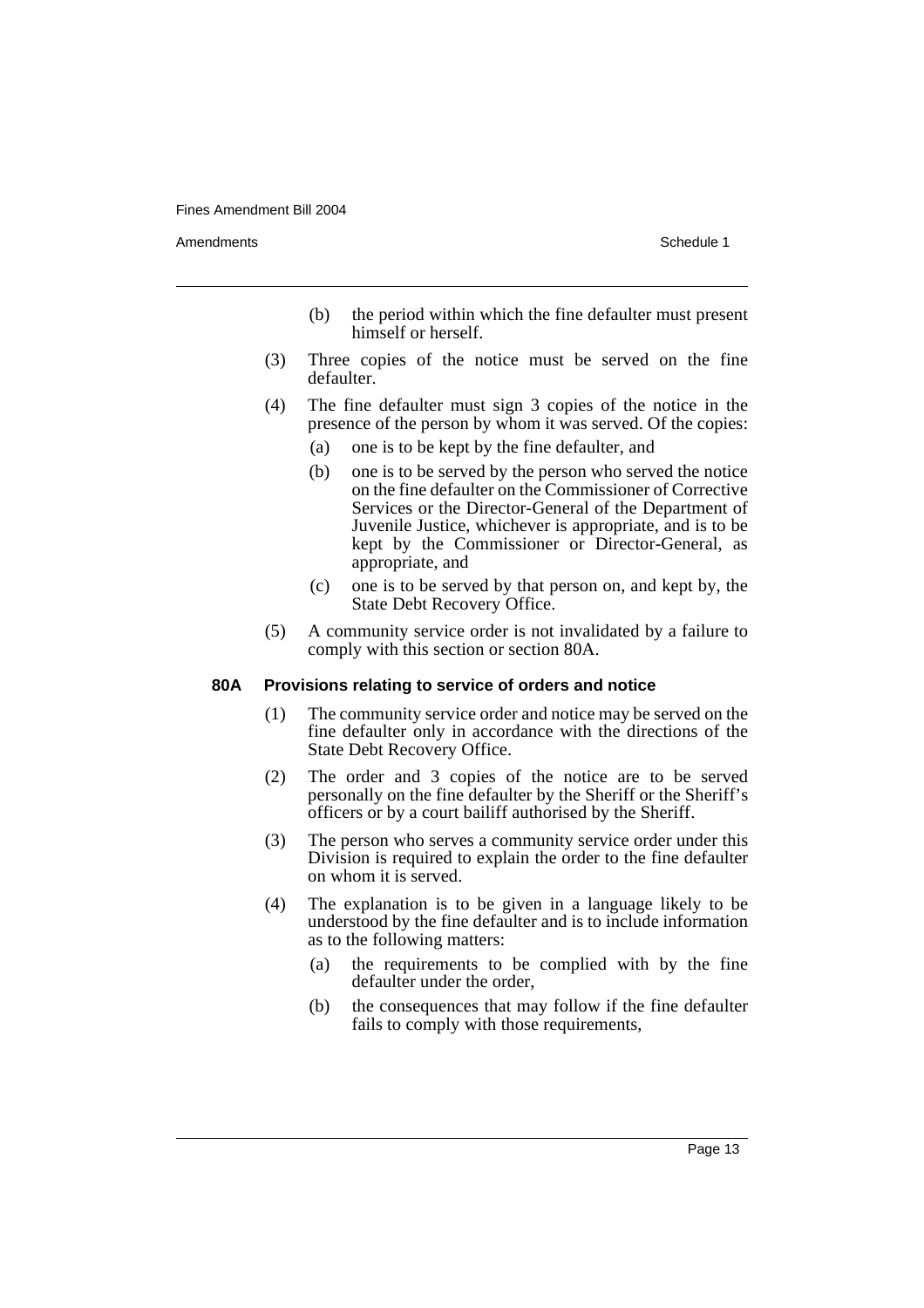Schedule 1 Amendments

(c) the fact that the order may be satisfied by payment of such part of the fine as has not been satisfied by the performance of community service work under the order.

## **[38] Section 85 Provisions relating to orders**

Omit section 85 (2) and (3).

**[39] Section 87 Imprisonment following breach of community service order**

Omit "Division 5" from section 87 (1). Insert instead "section 86 (1)".

## **[40] Section 87 (2A)**

Insert after section 87 (2):

- (2A) A warrant:
	- (a) must be in the prescribed form, and
	- (b) is sufficient authority for any police officer to convey the fine defaulter to the correctional centre identified in the warrant, and
	- (c) is sufficient authority for the governor of the correctional centre to keep the fine defaulter in his or her custody for the period of imprisonment calculated in accordance with this Division.

## **[41] Section 89 Periodic detention**

Omit section 89 (3) (b).

## **[42] Section 89 (3) (e) and (f)**

Omit section 89 (3) (e). Insert instead:

- (e) if an earlier order for periodic detention (whether under this Act or the *Crimes (Sentencing Procedure) Act 1999*) has been revoked because the fine defaulter has failed to serve a sentence of imprisonment in accordance with the requirements of the order, or
- (f) in any other circumstances prescribed by the regulations.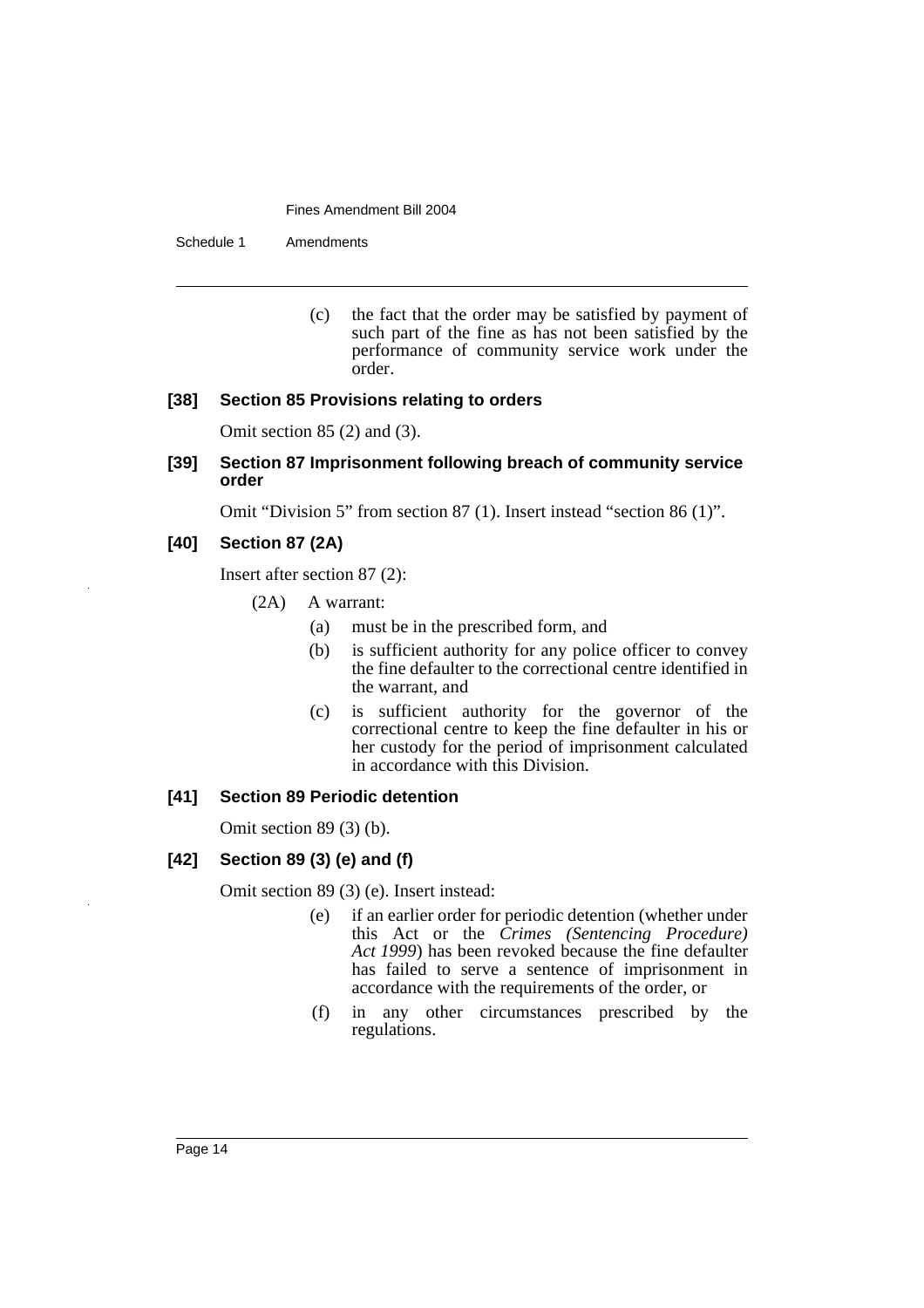Amendments **Amendments** Schedule 1

## **[43] Section 89 (8) (a)**

Omit "Divisions 1 and 4 of Part 5".

Insert instead "Division 1 of Part 5, section 66 and Divisions 3 and 4 (other than sections 71 and 72) of Part 5".

## **[44] Section 89 (8) (b)**

Insert ", and regulations made under those Parts," after "*1999*".

## **[45] Sections 89A and 89B**

Insert after section 89:

## **89A Service and notice of order for periodic detention**

- (1) As soon as practicable after making an order under this Division (a *periodic detention order*), the Commissioner of Corrective Services must cause a copy of the order and written notice of the order to be served on the fine defaulter, the State Debt Recovery Office and the governor of the periodic detention centre to which the fine defaulter is committed to serve the sentence.
- (2) The notice must be in the form prescribed by the regulations and must include the following information:
	- (a) the periodic detention centre to which the fine defaulter must report,
	- (b) the date on which, and the time at which, the fine defaulter is first to report to the periodic detention centre, and
	- (c) the day of the week on which, and the time at which, the fine defaulter is subsequently to report to the periodic detention centre during the term of the fine defaulter's sentence of imprisonment.
- (3) Three copies of the notice must be served on the fine defaulter.
- (4) The fine defaulter must sign 3 copies of the notice in the presence of the person by whom it was served. Of the copies:
	- (a) one is to be kept by the fine defaulter, and
	- (b) one is to be served by the person who served the notice on the fine defaulter on the governor of the periodic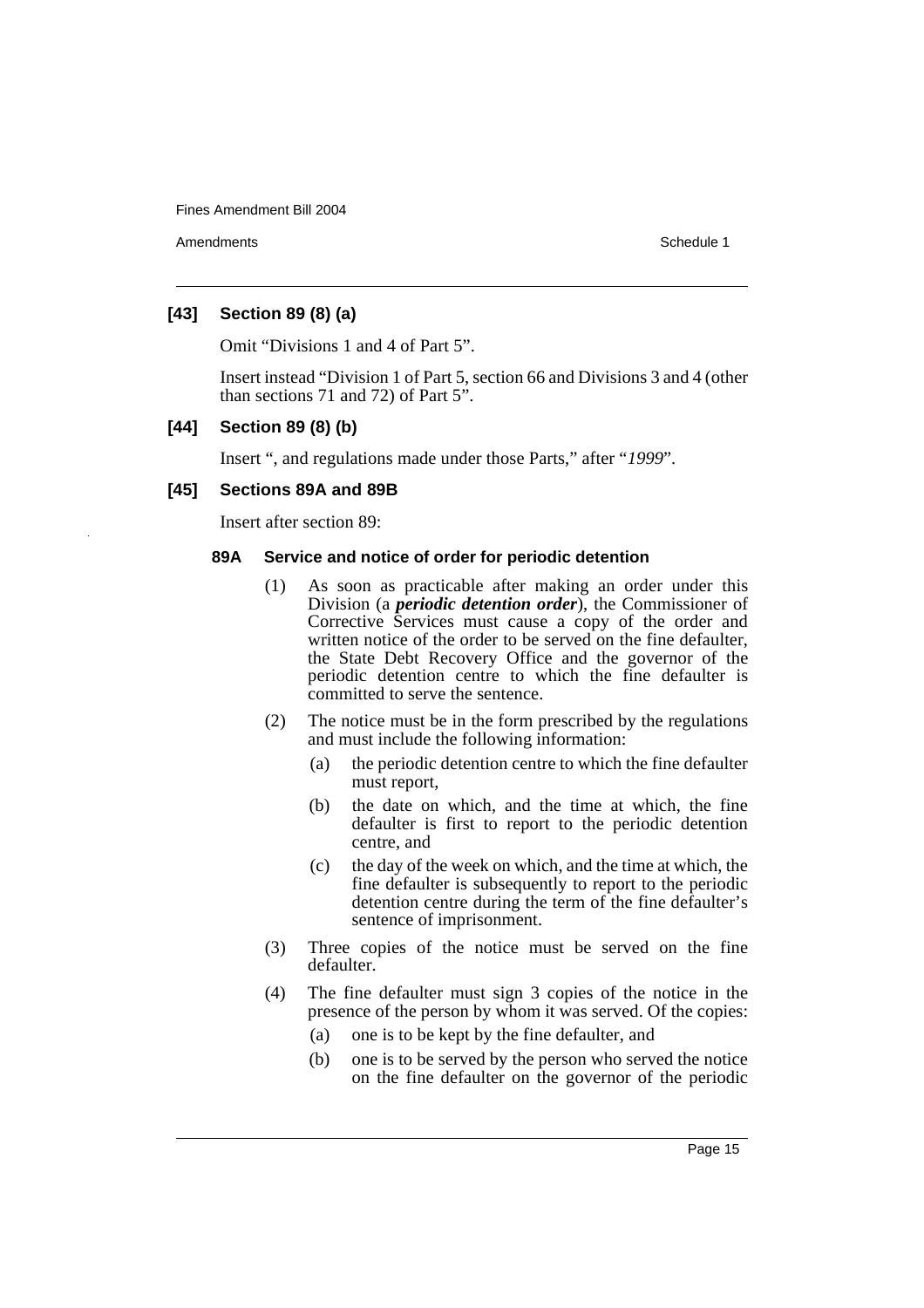Schedule 1 Amendments

detention centre to which the fine defaulter is committed and is to be kept by that governor, and

- (c) one is to be served by that person on, and kept by, the Commissioner of Corrective Services.
- (5) An order under section 89 is not invalidated by a failure to comply with this section or section 89B.

#### **89B Provisions relating to service**

- (1) The periodic detention order and notice may be served on the fine defaulter only in accordance with the directions of the Commissioner of Corrective Services.
- (2) The order and 3 copies of the notice are to be served personally on the fine defaulter by the Sheriff or the Sheriff's officers or by a court bailiff authorised by the Sheriff.
- (3) The person who serves a periodic detention order under this Division is required to explain the order to the fine defaulter on whom it is served.
- (4) The explanation is to be given in a language likely to be understood by the fine defaulter and is to include information as to the following matters:
	- (a) the requirements to be complied with by the fine defaulter under the order,
	- (b) the consequences that may follow if the fine defaulter fails to comply with those requirements,
	- (c) the fact that the order may be satisfied by payment of such part of the fine as has not been satisfied by the period of imprisonment served under the order.

### **[46] Section 100 Time to pay**

Omit the note to section 100 (5).

## **[47] Section 101 Unpaid fines may be written off**

Omit section 101 (1). Insert instead:

(1) After a fine enforcement order is made and before a community service order is issued in the matter, an application to have the fine written off may be made to the State Debt Recovery Office by the fine defaulter.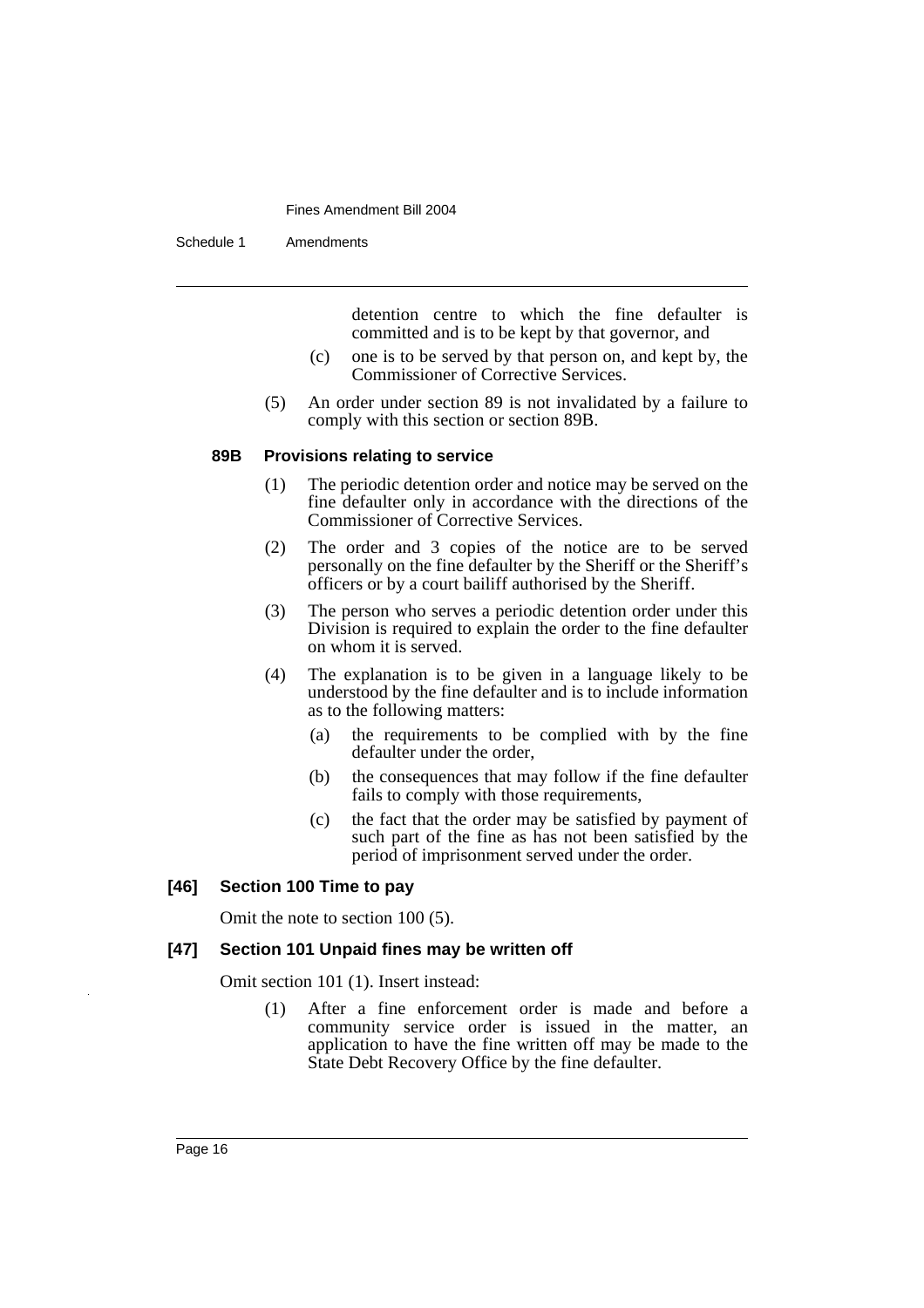Amendments **Amendments** Schedule 1

- (1A) The State Debt Recovery Office may, on the application of a fine defaulter or at its own discretion, write off an unpaid fine:
	- (a) if it is satisfied that, due to any or all of the financial, medical or personal circumstances of the fine defaulter:
		- (i) the fine defaulter does not have sufficient means to pay the fine and is not likely to have sufficient means to pay the fine, and
		- (ii) enforcement action under Division 4 has not been or is unlikely to be successful in satisfying the fine, and
		- (iii) the fine defaulter is not suitable to be subject to a community service order under Division 5, or
	- (b) in accordance with guidelines issued under section 120.
- (1B) The State Debt Recovery Office must write off an unpaid fine if it is directed to do so by the Hardship Review Board.

## **[48] Section 101 (4)**

Insert after section 101 (3):

- (4) Despite subsection (3), an unpaid fine that is written off under this section may be reinstated and enforcement action may be recommenced by the State Debt Recovery Office in respect of the fine defaulter at any time within 5 years after it is written off if:
	- (a) a further fine enforcement order is made against the fine defaulter, or
	- (b) the State Debt Recovery Office is satisfied that the fine defaulter has sufficient means to pay the fine, that enforcement action is likely to be successful in satisfying the fine or that the fine defaulter is suitable to be subject to a community service order.

## **[49] Sections 101A–101C**

Insert after section 101:

## **101A Hardship Review Board**

- (1) There is to be a Hardship Review Board consisting of:
	- (a) the Chief Commissioner of State Revenue, and
	- (b) the Secretary of the Treasury, and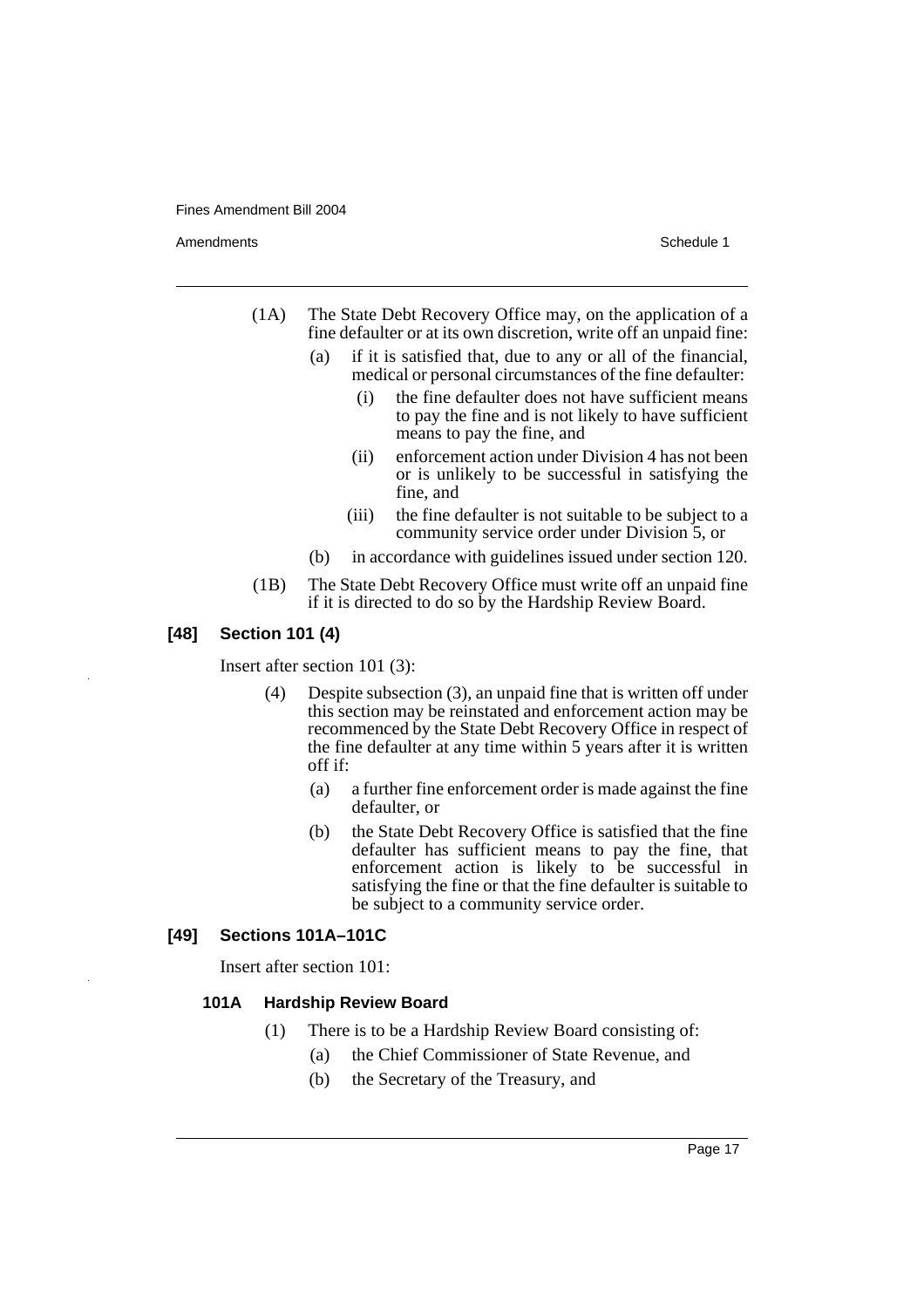Schedule 1 Amendments

- (c) the Director-General of the Attorney General's Department.
- (2) A member of the Hardship Review Board may appoint a person to act in the place of the member at meetings of the Board.
- (3) An acting member, while so acting, has the functions of, and is taken to be, a member of the Hardship Review Board.

#### **101B Reviews by Hardship Review Board**

- (1) The Hardship Review Board may, on the application of a fine defaulter, review a decision by the State Debt Recovery Office to refuse an application by a fine defaulter for time to pay a fine or to have a fine written off.
- (2) A fine defaulter may not make more than one application under this section in relation to the same fine.
- (3) The Hardship Review Board may determine the procedure for a review and may conduct a review in the absence of the parties.
- (4) The State Debt Recovery Office may suspend enforcement action against a fine defaulter who makes an application under this section but is not required to do so unless given a direction under this section.
- (5) The Hardship Review Board may direct that enforcement action under this Part against a fine defaulter be suspended pending its review, if it thinks it appropriate in the circumstances.
- (6) On a review, the Hardship Review Board may direct the State Debt Recovery Office to allow a fine defaulter further time to pay a fine under section 100, or to write off an unpaid fine under section 101.
- (7) The Hardship Review Board may give a direction under this section if it thinks it is appropriate to do so having regard to the circumstances of the fine defaulter and the matters set out in section 100 or section 101 (1A) (a) and the guidelines issued under section 120, as the case requires.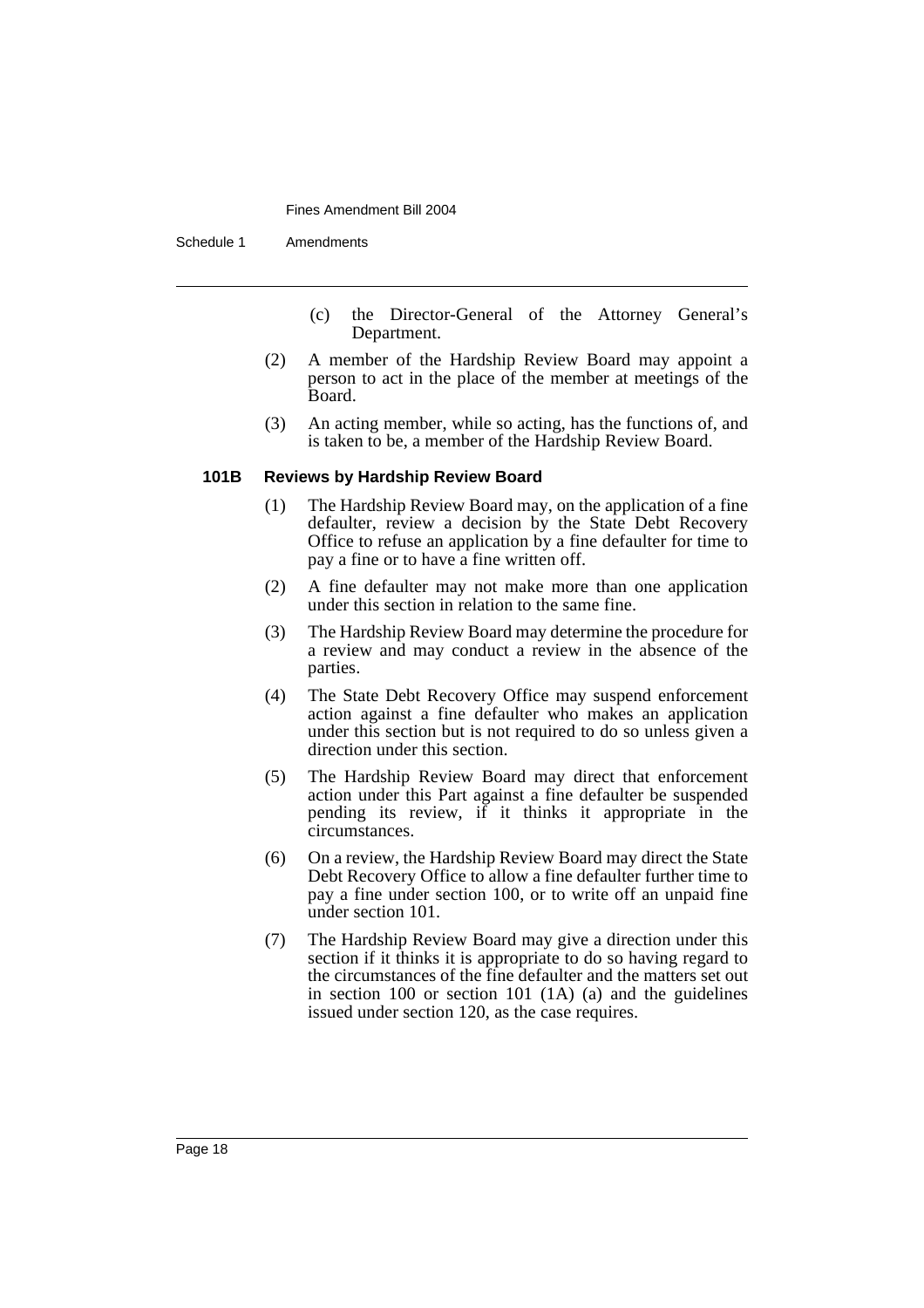Amendments **Amendments** Schedule 1

#### **101C Disclosure of information by Hardship Review Board**

The Hardship Review Board, a member of the Board, or a person otherwise engaged in the administration of this section or section 101A or 101B, may disclose to the Director or a member of staff of the State Debt Recovery Office information obtained in the administration of this section or section 101A or 101B.

## **[50] Section 102A**

Insert after section 102:

### **102A Liability of minors for enforcement costs**

- (1) The State Debt Recovery Office must waive the payment by a fine defaulter of any enforcement costs in respect of a fine enforcement order, other than the fee for the issue of a fine enforcement order, if the offence:
	- (a) in respect of which the fine concerned was imposed on the fine defaulter by a court, or
	- (b) in respect of which the penalty notice from which the fine concerned arises was served on the defendant,

occurred while the fine defaulter was under the age of 18 years.

(2) Subsection (1) does not apply in respect of a fine enforcement order if one or more subsequent fine enforcement orders are made against the fine defaulter in respect of an offence that occurred when the fine defaulter was of or above the age of 18 years.

### **[51] Section 103 Electronic transmission of documents**

Omit section 103 (1) (b). Insert instead:

- (b) a property seizure order or warrant of apprehension directed to the Sheriff under Division 4,
- (b1) a garnishee order or examination summons under Division 4, or a summons requiring a garnishee under such a garnishee order to show cause, given to the Sheriff for service,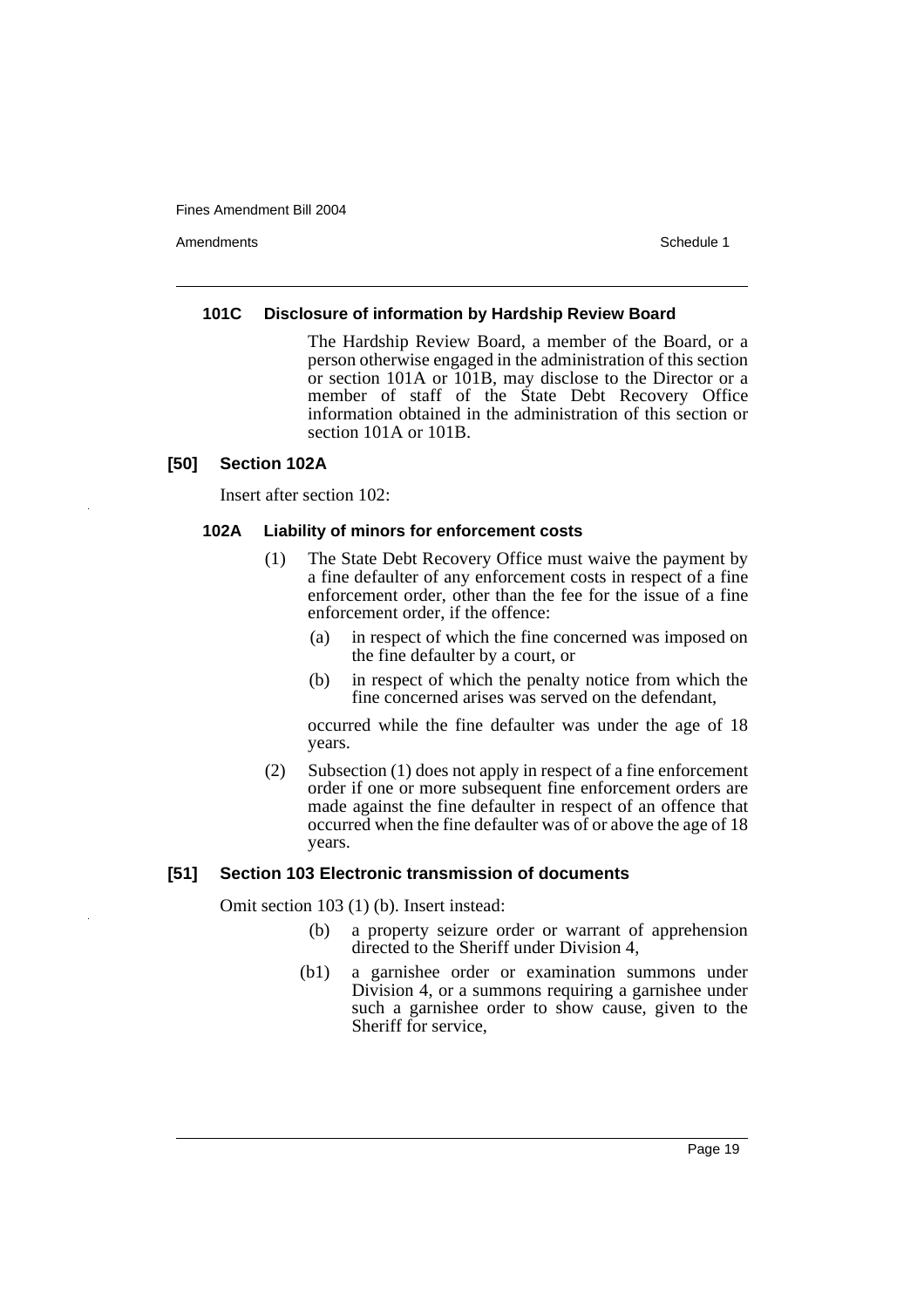Schedule 1 Amendments

## **[52] Section 103 (2)**

Omit "in the manner required by the regulations.". Insert instead:

with the following words:

This document has been transmitted electronically by the State Debt Recovery Office in accordance with section 103 of the *Fines Act 1996*.

## **[53] Section 113 Establishment of State Debt Recovery Office**

Omit "Attorney General's Department" from section 113 (3).

Insert instead "Treasury".

#### **[54] Section 117A**

Insert after section 117:

## **117A Disclosure of information by State Debt Recovery Office**

- (1) The State Debt Recovery Office, the Director of the Office or a member of the staff of the Office may disclose personal information obtained in relation to a fine defaulter in the administration of this Act to:
	- (a) a government agency that is a prosecuting authority in relation to the offence concerned or on whose behalf the offence was prosecuted, or
	- (b) a government agency on whose behalf the penalty notice for the offence concerned was issued, or
	- (c) the Hardship Review Board.
- (2) Information may be disclosed to an agency referred to in subsection  $(1)$   $(a)$  or  $(b)$  only if the disclosure is reasonably necessary to monitor the status of outstanding fines.

## **[55] Schedule 3 Savings, transitional and other provisions**

Insert at the end of clause 1 (1):

*Fines Amendment Act 2004*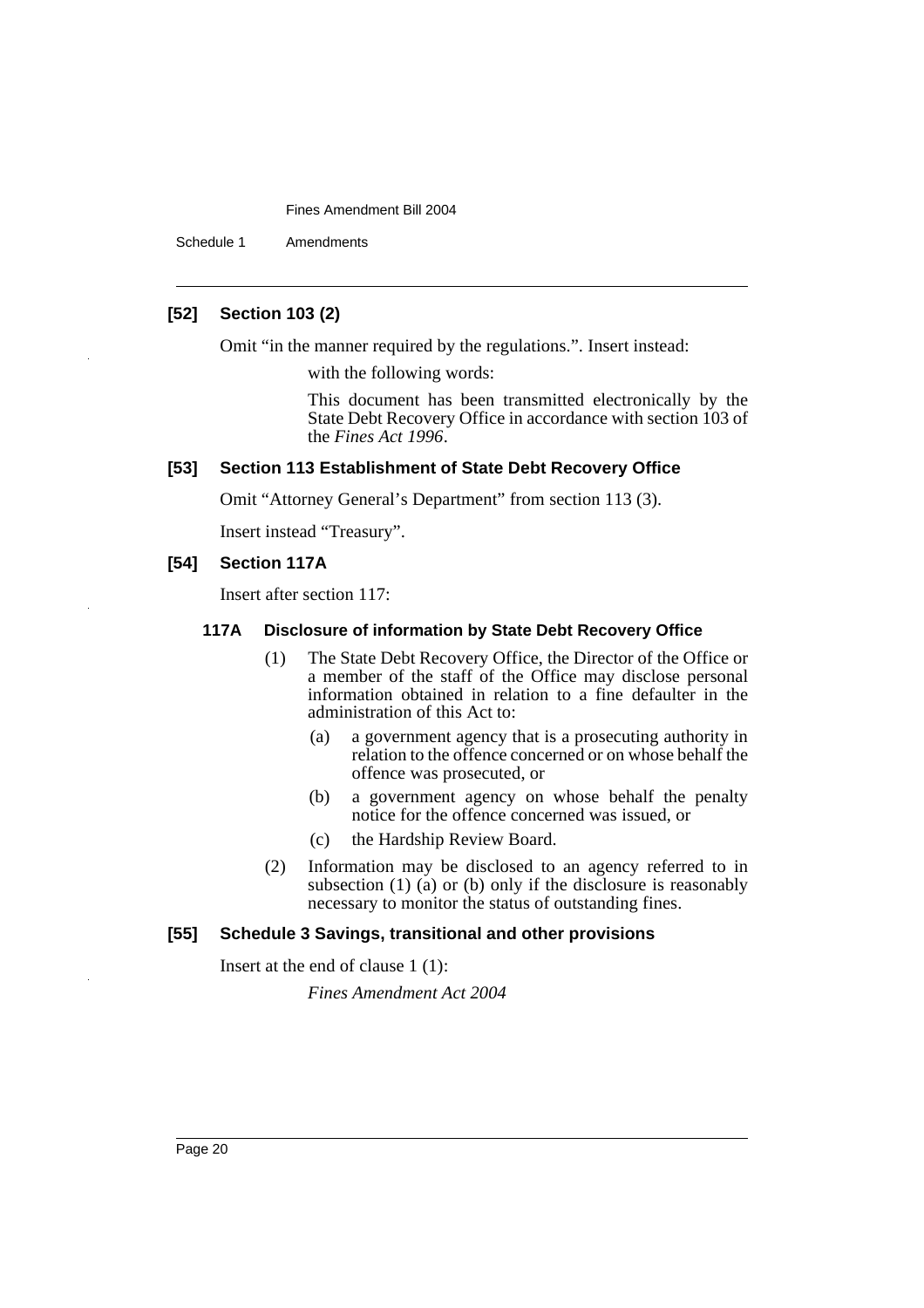Amendments **Amendments** Schedule 1

## **[56] Schedule 3, Part 4**

Insert after Part 3 of the Schedule:

# **Part 4 Provisions consequent on enactment of Fines Amendment Act 2004**

## **13 Definition**

In this Part:

*amending Act* means the *Fines Amendment Act 2004*.

## **14 Application of section 37A**

Section 37A, as inserted by the amending Act, does not apply in relation to an offence that was committed or is alleged to have been committed before the commencement of that section.

## **15 Application of amendment to section 42**

Section 42, as in force before its amendment by the amending Act, continues to apply to a penalty notice enforcement order that is proposed to be made in relation to an offence that was committed or is alleged to have been committed before the commencement of the amendment as if that section had not been so amended.

## **16 Application of amending Act to fine enforcement orders**

- (1) Except as provided by clause 15, this Act, as amended by the amending Act, applies to enforcement orders made after the commencement of this clause, whether or not the offence concerned occurred before, on or after that commencement.
- (2) Except as provided by subclause (3) and clause 17, the amendments made by the amending Act to this Act do not apply to or in respect of fine enforcement orders made before the commencement of this clause.
- (3) This Act, as amended by the amending Act, applies to applications made after the commencement of this clause for the withdrawal or annulment of fine enforcement orders, whether or not the enforcement orders were made before, on or after that commencement.